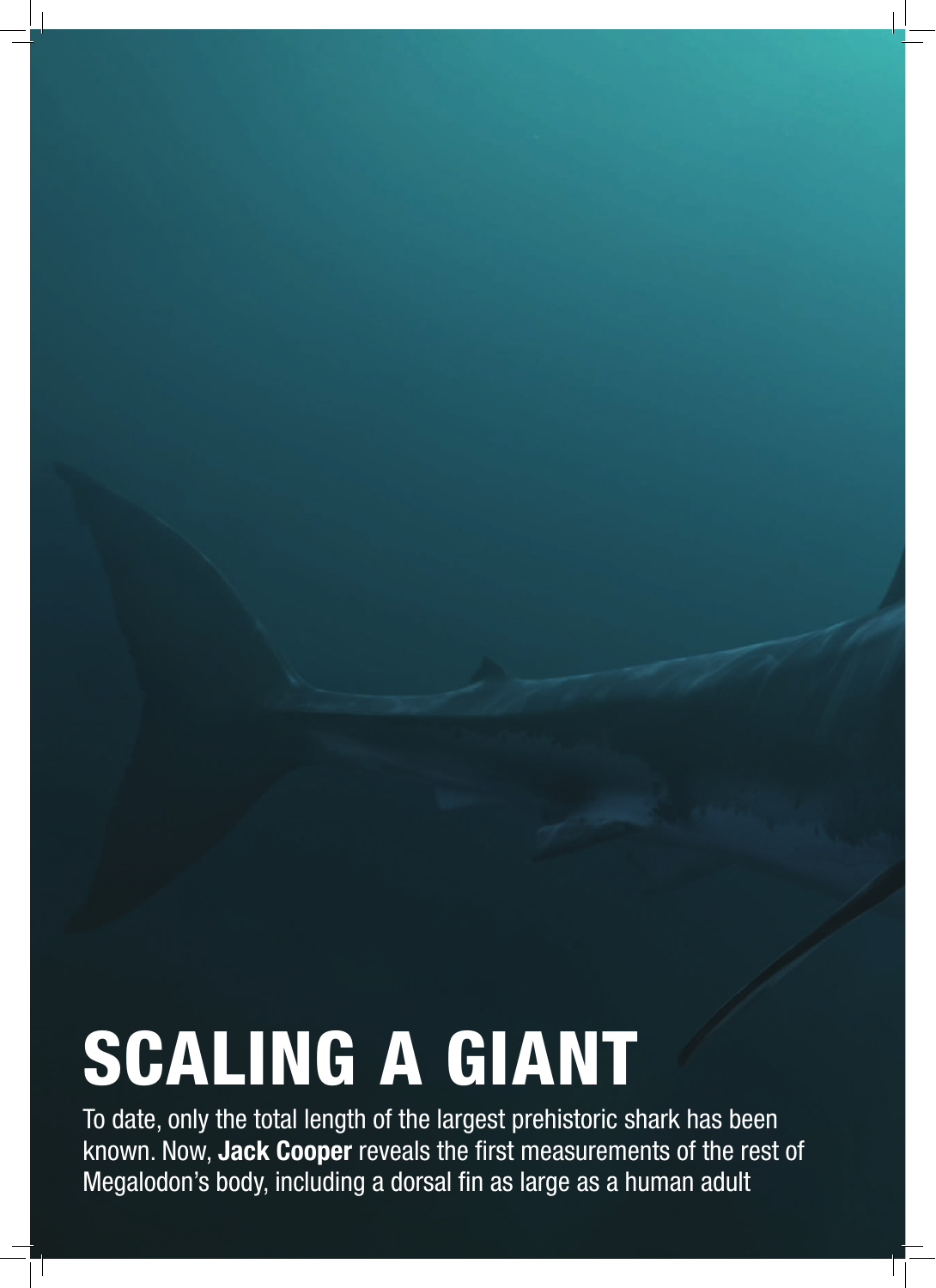**Megalodon.** Literally<br>
translated, it means "Big<br>
Tooth"—and for good<br>
reason. At a maximum si<br>
of 15 to 18 metres, it is th<br>
largest predatory shark known to have translated, it means "Big Tooth"—and for good reason. At a maximum size of 15 to 18 metres, it is the ever roamed the oceans. Its teeth have become some of the most iconic fossils in palaeontology and are as big as human hands, reaching sizes of about 160 mm high (Fig. 1). These huge fossil teeth have been found on every continent except Antarctica, suggesting that the species lived worldwide, and are dated to the Miocene and Pliocene epochs (23 to 2.6 million years ago) (Pimiento et al., 2016). As well as its teeth, palaeontologists have found rare vertebrae from this shark which are over 150 mm in diameter, and serrated bite marks on whale bones indicating that whales may have been amongst its prey (Gottfried *et al*., 1996). The fossil evidence paints a picture of a terrifyingly large shark. But just how big was this animal?

Despite the popularity of this enormous extinct shark, with its huge teeth and its recent starring role in the Hollywood blockbuster The Meg, only its total length has ever been calculated. This was done using the relationship between tooth height and total length in the modern great white shark. But what about the dimensions of the rest of its body? How big was its dorsal fin, slicing through the water as it homed in on prey? What about the tail that powered its swimming, the head that held its enormous jaws, or the gills that allowed it to breathe? Knowing the sizes of these body parts gives a more complete picture of what this huge shark may have looked like, and provides ecological inferences of how it may have lived.

# Closest living relatives

10 NOVEMBER 2020 | WWW.GEOLSOC.ORG.UK/GEOSCIENTIST WWW.GEOLSOC.ORG.UK/GEOSCIENTIST | NOVEMBER 2020 | 11

Determining Megalodon's size appears daunting at first. Its teeth (Fig. 1) are almost all that remains of the shark, so we have no complete skeletons to start from. This means that scientists have to base their calculations on modern day sharks and, with over 500 species of shark living today, it can seem impossible to know where to start. However, at first glance, Megalodon teeth bear a striking resemblance to those of today's largest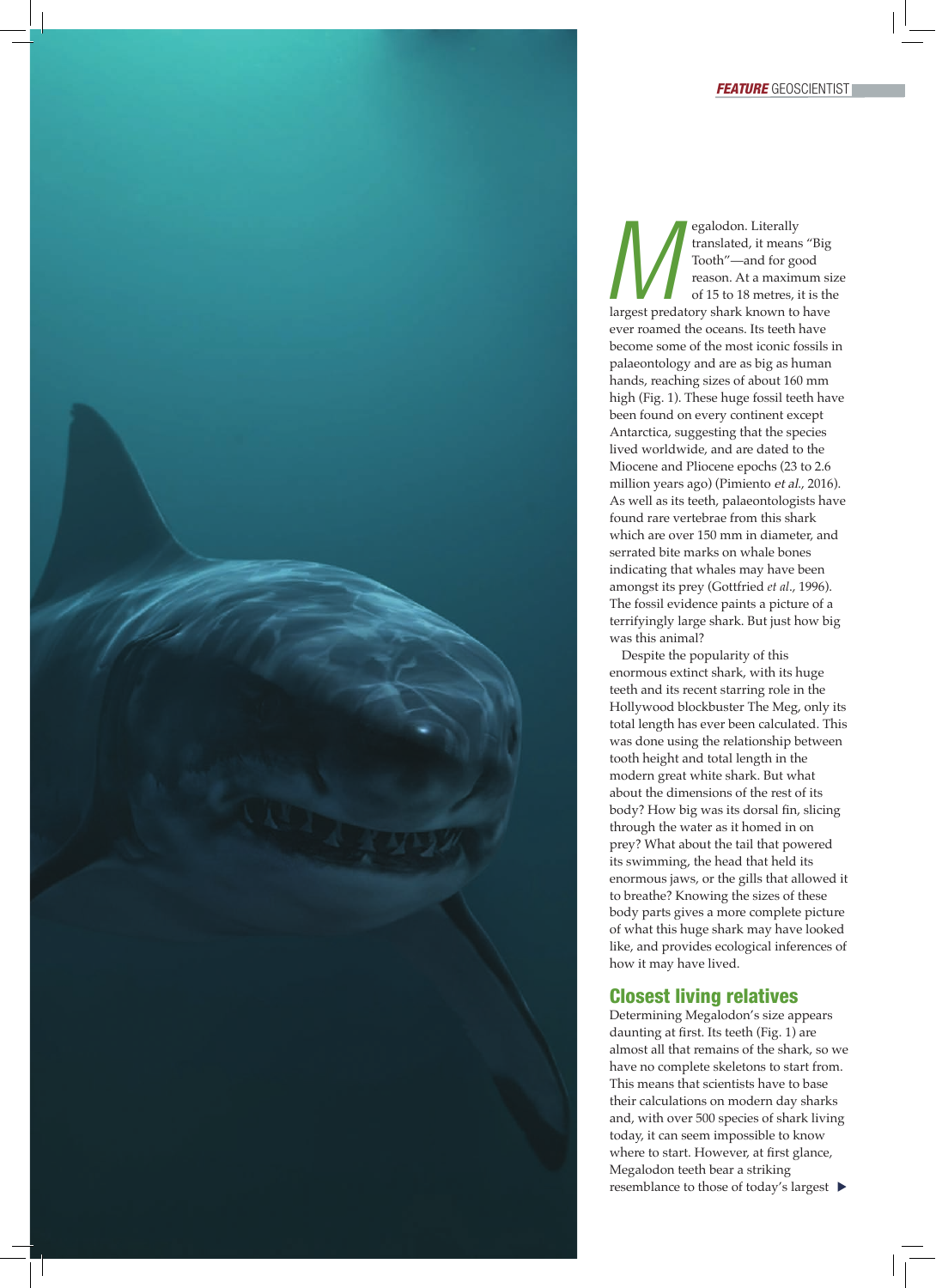

predatory shark—the great white (*Carcharodon carcharias*). Both have large, triangular and serrated teeth; dental traits typical of a shark that feeds on marine mammals (Fig. 2). These teeth have such similar shapes that scientists initially concluded that Megalodon had to be a direct ancestor of the great white shark, leading them to name the giant shark *Carcharodon megalodon*.

A closer examination of the teeth, however, reveals distinct differences. Megalodon's teeth have rounder, finer serrations compared to the triangular, irregular and jagged serrations of the great white. Also, they have a thicker lingual side (the part closest to the tongue) and a dental band that is not present in the teeth of great whites. Further analyses found no overlap in the shape variance of the teeth of both animals and revealed that great white shark teeth are much closer in shape to extinct mako sharks (Nyberg *et al*., 2006). Therefore it has been proposed that the great white did not evolve from Megalodon after all and instead comes from an ancient lineage of mako sharks. Megalodon is now considered part of the extinct Family Otodontidae—also known as the megatoothed clade—and is generally referred to as *Otodus megalodon*. So where exactly is Megalodon's family

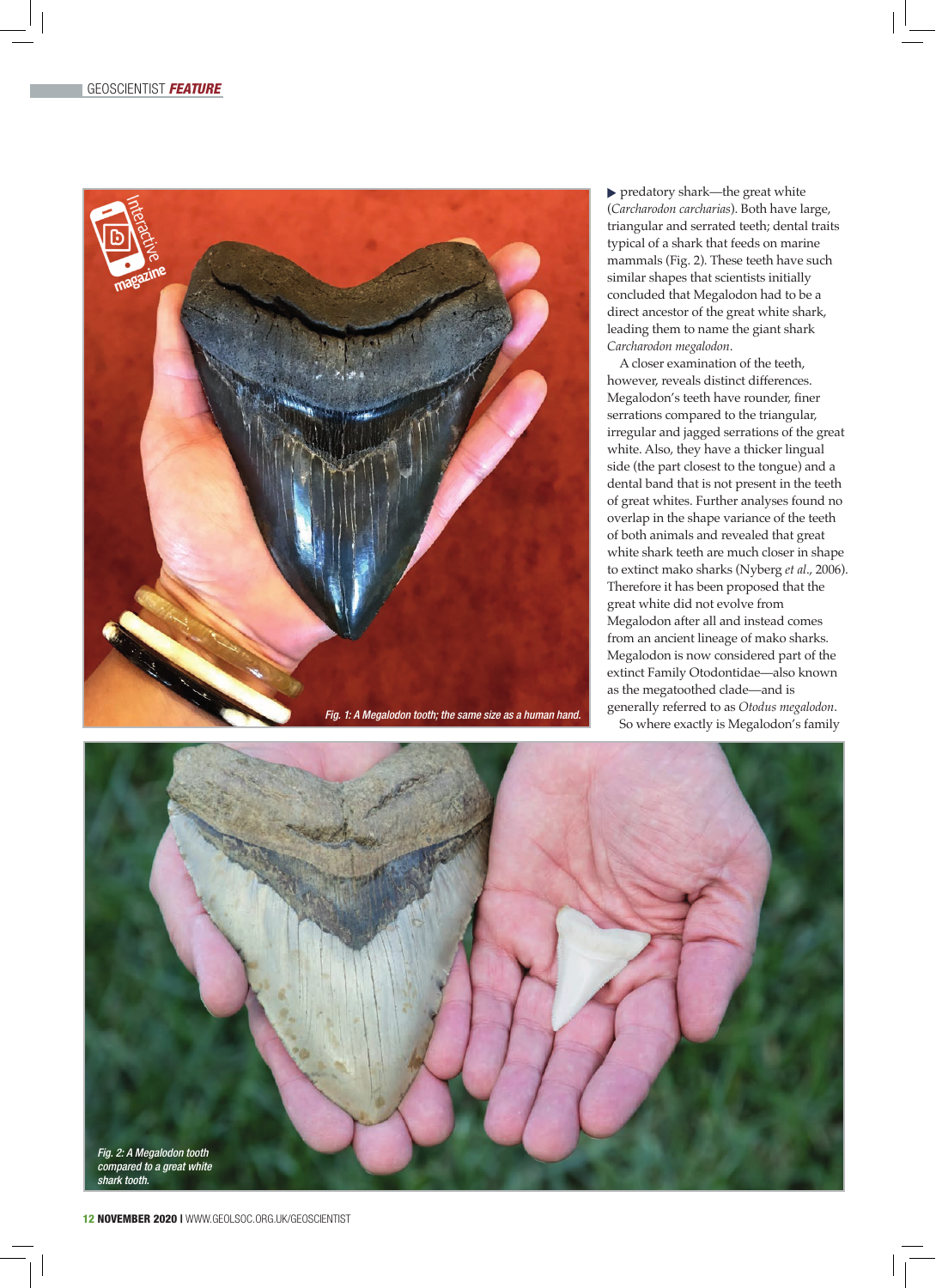on the shark tree of life? That is unclear, but given the similarity in tooth shape to the great white, it is highly likely that Megalodon fits within the order of sharks called Lamniformes, an order more commonly known as mackerel sharks. With 15 living species in this order, including the great white, basking, megamouth and thresher sharks, there are a number of different positions in the family tree that the megatoothed family may be found (Fig. 3). However, there is a way to infer a probable position without the use of fossils, a way that also allows us to deduce which modern sharks could be used to calculate Megalodon's body size. The approach is called extant phylogenetic bracketing (EPB) and it enables the potential phylogenetic positions of extinct taxa to be inferred based on the biological traits that they are known to share with modern taxa.

From Megalodon's fossils, we know that this giant shark had serrated teeth, fed on marine mammals and was most likely able to physiologically control its internal temperature (Ferrón, 2017). Modern lamniform taxa with all of these traits can be narrowed down not only to the great white shark, but also the two species of mako shark, the salmon shark and the porbeagle shark. As such, given the dental, ecological and physiological similarities these species all have with Megalodon, they represent the best available analogues. And, given that Megalodon is not a direct ancestor of the great white, all of these sharks can be considered equally related to the giant. We can therefore regard all five modern sharks as potential analogues, and their body structures that support the traits shared with Megalodon are our best modern insights into the size and appearance of this huge extinct shark.

# Body size calculations

Although the only widely available fossils of Megalodon are their teeth, using these teeth to calculate its total length only requires knowledge of the tooth's position in the jaw and some fairly basic maths. The total length of a shark has a very strong linear relationship with the crown height of its teeth, and is reported as:

#### $y = mx + c$

In this equation, y represents the shark's total length, m is the slope of the relationship between total length and x, the crown height, while c is an intercept that changes depending on the position of the tooth in the jaw (Shimada, 2002).

Such a relationship is found in great whites, shortfin makos and porbeagle sharks among others. To calculate total length from the crown height of Megalodon, we typically extrapolate the same relationship from that of the great white shark. Although the two are not as closely related as originally thought, the great white remains the shark with by far the most similarly shaped tooth to Megalodon. Furthermore, the relationship  $\blacktriangleright$ 

family, that of Megalodon, sits in relation to these living sharks and 3 separate hypotheses (V1, V2 and V3 – shown in blue, orange and green respectively) are shown as examples. V1 (blue) suggests that the closest living ancestors would be family Lamnidae, the family consisting of the great white, mako, salmon and porbeagle sharks. V2 and V3 suggest that Otodontidae share common ancestors with thresher and sand tiger sharks respectively, theories that have also been proposed. However, given that Megalodon shares numerous traits with the lamnid sharks, including dental and physiological similarities, we suggest that the V1 placement is the most parsimonious. Silhouettes for M. owstoni (by Haplochornis, vectorised by T. Michael Kessey), C. carcharias (by Steven Traver), Isurus species (uncredited), O. megalodon (by Scarlet23, vectorised by T. Michael Kessey) and M. pelagicus (by Jose I. Castro, vectorised by J. Boyle) are found on Phylopic (licence: https://creativecommons.org/licenses/bysa/3.0/). All other silhouettes created by Jack A. Cooper.

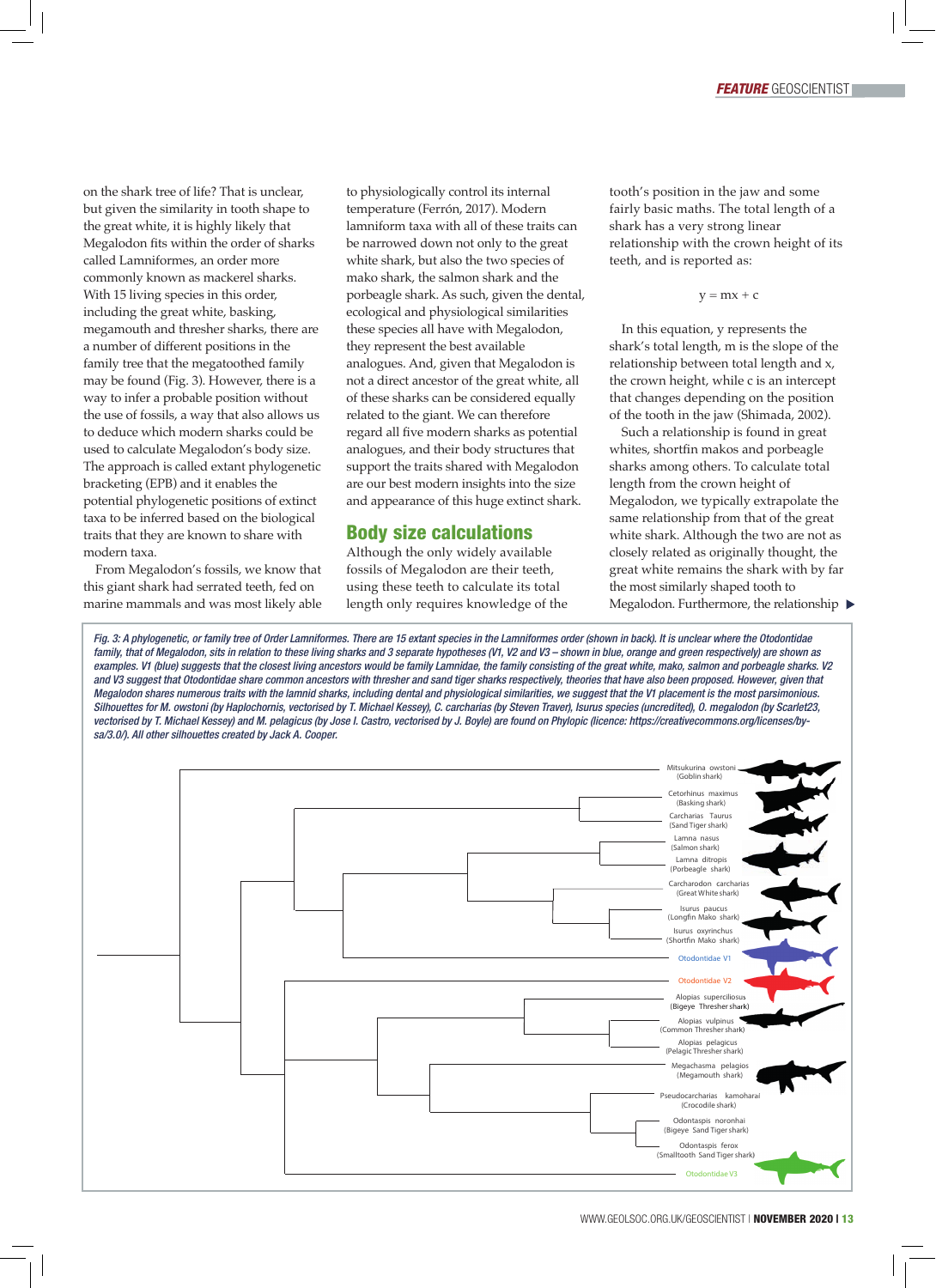between total length and crown height in these sharks is isometric, meaning that the rate of tooth replacement and growth is near-identical to the rate of body growth. As such, palaeontologists have applied this relationship between crown height and total length to sharks and calculated maximum lengths of 15 to 18 m for Megalodon (Pimiento & Balk, 2015). More recently, it has been found that the middle front teeth of the upper jaw are the teeth that best correlate to total length, and the largest such teeth that are publicly available in museums correspond to lengths of 15 to 16 m. However, there are reports of even larger teeth in private collections that, if confirmed, would represent a maximum (and likely exceptional) length of 18 m (Shimada, 2019).

Although this simple approach is very effective for telling us Megalodon's length, it does not reveal the shark's specific body dimensions, such as the head, gills, tail and individual fins. The next step, therefore, is to apply the same method, but to correlate total length with body parts other than the size of the teeth.

### From extant to extinct sharks

While a fully preserved skeleton of Megalodon has never been found, measuring the head, tail or fins of modern sharks and comparing them to total length helps us to understand how long these specific body parts may have been in the giant shark. As stated above, Megalodon shared dental, ecological and physiological traits with the great white shark (Fig. 4), both species of mako shark (shortfin and longfin makos), the salmon shark and the porbeagle shark. Based on EPB, these five species are therefore the five we use to understand the relationship between different body parts and total length. This relationship is the same basic formula as the earlier one, written again as:

 $y = mx + c$ 

In this equation, y is a specific body measurement, m is the slope of the relationship, x is total length and c is the intercept.

If isometry is found in these relationships in all species, we can extrapolate them to Megalodon—as was done in the relationship between crown height and total length in the great white shark. Isometry in these new relationships would suggest to us that the specific body part being measured is growing at the around same rate as the total length of the shark in question. Indeed we do see this when we chart each body dimension against total length. We see it when we plot each individual modern shark species, and we even see it when plotting all five species together. As such, these linear body parts do not change in their proportions to total length and thus we can calculate those proportions and apply them to Megalodon to determine how large those body parts would have been in relation to the shark's length.

## A more complete profile

When we convert our measurements of body parts into proportions of total length, we find that if we combine our modern day sharks as equal counterparts to Megalodon, head length is ~29% of total length, each of the five gills are ~9% of total length, dorsal fin height and width are ~10% and ~12% of total length respectively, and tail height is ~24% of total length. As we measured 41 total sharks across those five species, we naturally found some variation and thus those percentages represent the mean proportion. To account for this in our results, we also calculated the standard

deviation of each measurement. These deviations proved to be very small indeed, suggesting that while there was likely some variation in the size of body parts between individual Megalodon, our results can be considered accurate and reliable.

We also found that isometry held true when we used landmark-based morphometric analyses—an approach that allows the quantification of shapes and shape variation. This approach gave us an indication as to how shape in the head and fins of our sharks change as total length increases. For example, we found that the caudal, or tail fins, were identical between our analogues—supporting previous work that had found four distinct types of caudal fin in Order Lamniformes (Kim *et al*., 2013). Pectoral fins, those on the side, also became proportionately longer and dorsal fins along the back were found to become taller and slightly narrower with increased total length.

So how big were the head, fins and tail of a 16-metre-long Megalodon—a size typically considered amongst its largest? When we apply our proportional findings to the body dimensions, we uncover some extraordinary sizes along Megalodon's body. We find that the head of a 16-metrelong shark would have been approximately 4.65 metres—larger than the average size of an entire great white shark! The dorsal fin,